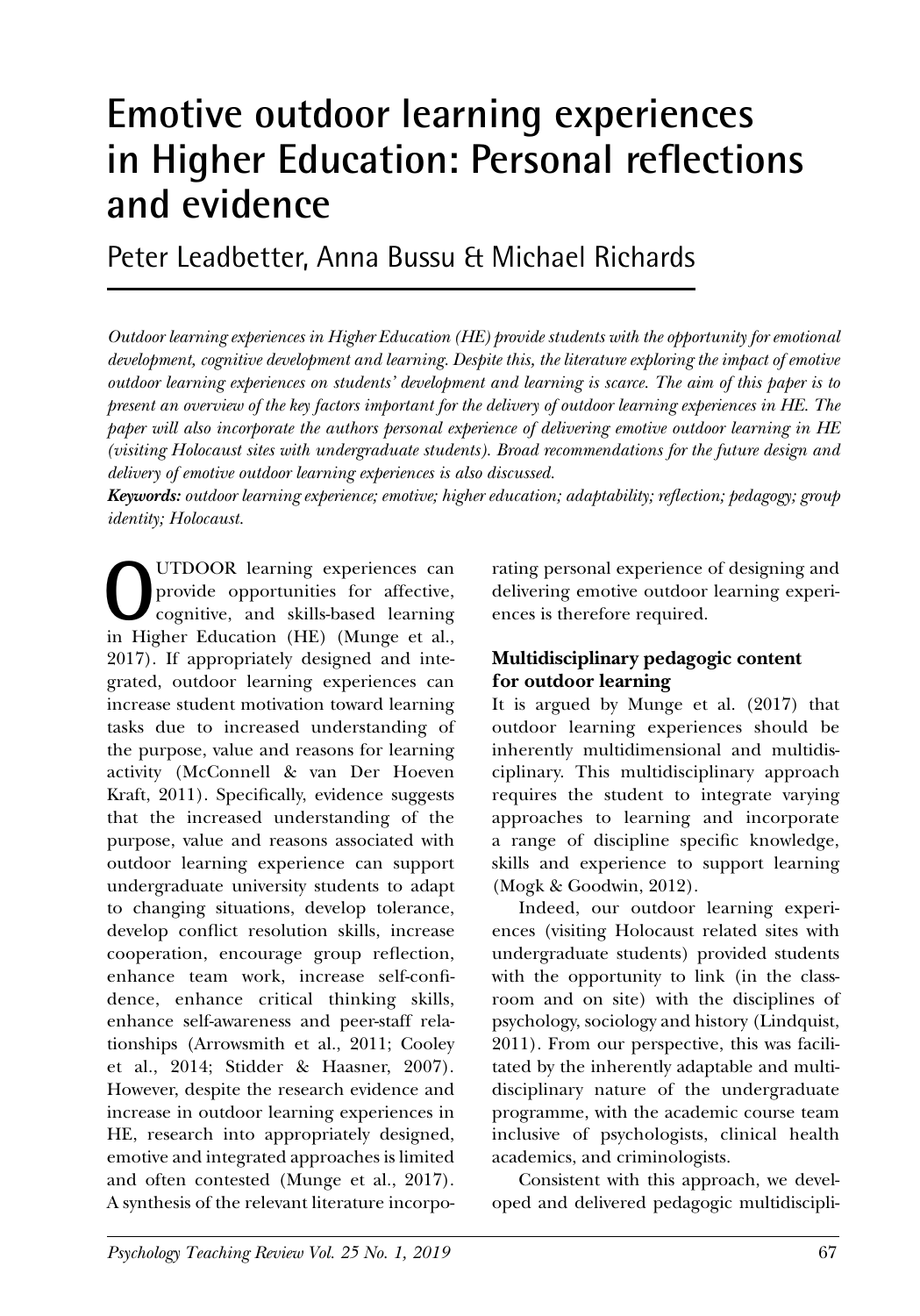nary content before, during and after the visit to Holocaust related sites. This included lectures and interactive sessions that provided an overview of the historical and political factors that contributed to the Holocaust. Indeed, consensus dictated that one discipline central to the delivery of an effective educational programme about the Holocaust is history as this could be linked to broader issues applicable today (Lindquist, 2011).

In the development of the outdoor learning experience we were also aware of evidence outlining how Holocaust learning was often supported by limited and superficial pedagogic content (typically lectures) that lacked context, was presented in no coherent order, and was delivered by non-specialists in the discipline (Lindquist, 2007). It was therefore critical that the outdoor learning experience incorporate key concepts and experiences meaningfully throughout the duration of the course by subject experts. This is consistent with emotional pedagogy (Gramsci, 1991; Zembylas, 2013), which necessitated that experiences must be facilitated to be meaningful over time. Indeed, from this perspective any outdoor learning experience should be fully integrated within a course or syllabus and revisited throughout.

A discipline which was incorporated into the pedagogic content was psychology. That is, from a psychological perspective, the Holocaust presented an opportunity to help students understand what made mass genocide possible by exploring the factors that allowed leaders to motivate followers to commit acts of brutality and inhumanity (Shapiro, 2001). Specifically, social psychology allowed lecturers the opportunity to explore (with students) the impact of conformity and bystander behaviour as significant forces influencing the Holocaust (Short, 2001). That is, social psychology offered explanations of the processes and possibilities that led to individuals assisting or conforming to the social pressure as bystanders or perpetrators in the Holocaust (Lazar et al., 2009). This helped students comprehend and understand the paradoxical and seemingly impossible notion that 'normal' families and individuals could commit such extreme acts of inhumanity and brutality in this context.

To normalise and foster connections between the pedagogic content and the outdoor learning experience we incorporated images and accounts that connect to the past and looked beyond the victim (in this case) (Foster et al., 2014; Lazar et al., 2009; Salmons, 2001; Simpson, 2012). This included lessons and information about resisters and rescuers. The aim was to move the student away from a complete focus on human suffering and victimisation. Indeed, Nesfield (2015) argued that many accounts of the Holocaust largely ignore human talent, resistance and humour. Emotive outdoor learning experiences should therefore include (pre, post and during the visit) artefacts, original photos, film, case studies, personal histories, and visits to sites where events took place. The inclusion of such items may assist in exploring the diversity and vibrancy of Jewish communities (and other groups), thus allowing for direct and authentic links for students (Salmons, 2001). Outdoor learning experiences should therefore include university based educational programmes that use an adaptable and diverse range of mediums (from a diverse range of perspectives) to allow for meaningful and authentic connection to the subject.

## **Emotional engagement and support for outdoor learning**

Studies of teaching-learning process, especially emotions of lecturers and students in outdoor learning contexts have largely been ignored in the literature (Demirkaya & Atayeter, 2011). Our experience, however, supported the notion that often students learn in contexts where they are placed 'out of their comfort zone' and where they can connect emotionally to the material delivered previously in the classroom. In this context, the visit to Holocaust sites was transformative as the learning involved building on classroom sessions by fostering and incorporating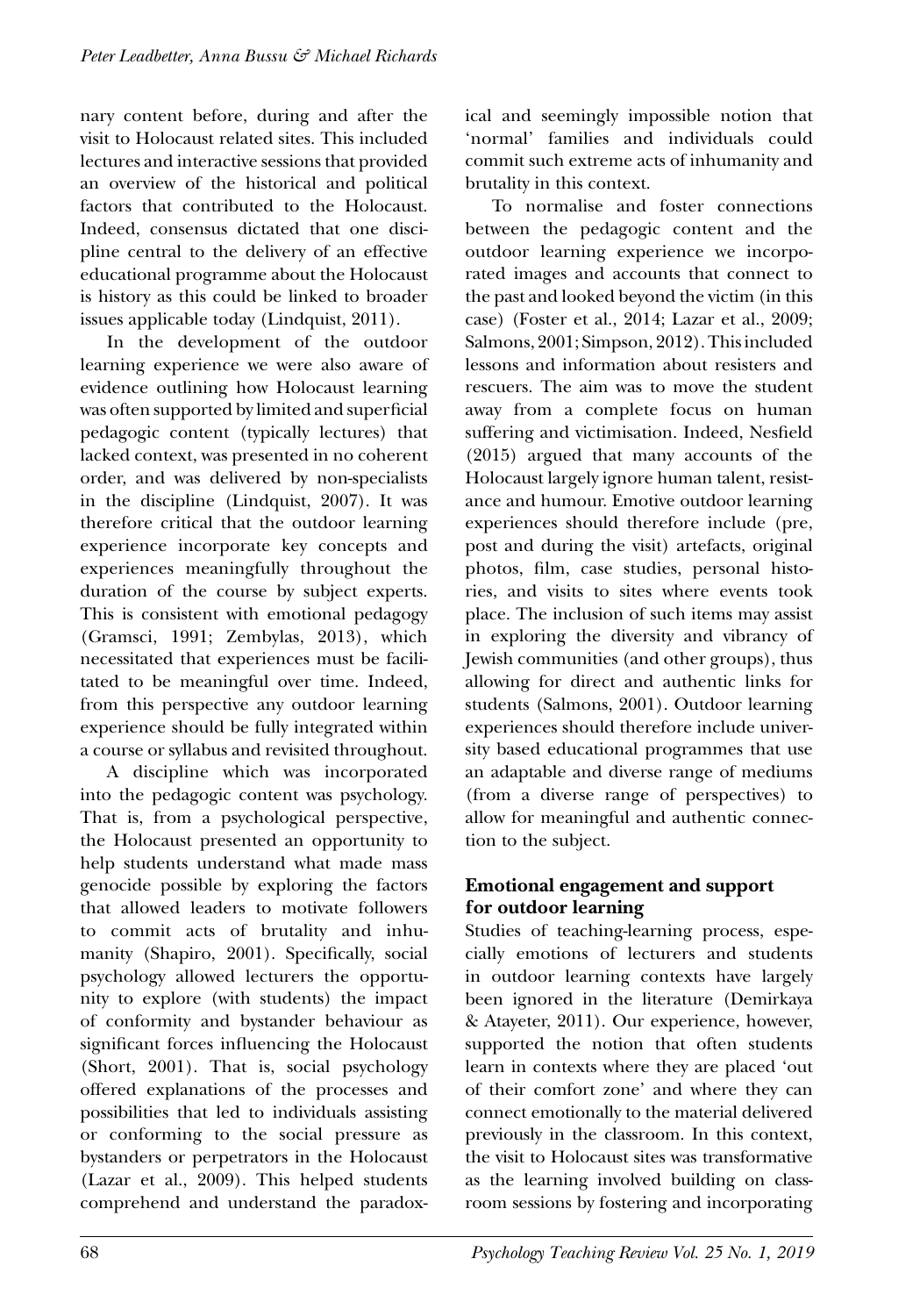individual affective responses from students (Shapiro, 2001). Indeed, this intellectual connection to the material was found once the students were affectively engaged, as opposed to solely being engaged with theory or intellectual material delivered in the classroom. It is only when students are affectively moved or engaged that students can take responsibility for their own learning (Shapiro, 2001).

However, in some outdoor learning experiences there is a potential to cause harm if the affective element is 'overwhelming' for students (Salmons, 2001). Our experience indicates that many students were not prepared for the horrific, direct and graphic images of the Holocaust on such a large scale. Thus, for any potentially emotive experience, lecturers should also be trained to facilitate students emotional learning process (Hen & Sharabi, 2014).

The emotionally overwhelmed student also reinforces the notion that lecturers need to be adequately prepared (as much as possible) and remain adaptable and professional, by not being overcome by their own emotional responses. This is supported by Lindquist (2011), who argued that the lecturers' behaviour in confronting an emotive topic can heavily influence student reactions. A priority for us, as lecturers therefore, was to ensure an emotionally safe and secure environment for students (Nesfield, 2015). This also highlighted the importance of developing relationships with students by exploring a range of factors related to the emotive content over an extended period prior to visiting such sites.

Our experience indicated that if students immerse themselves in the 'real experience' (learning by doing) they expressed an emotional and cognitive impact of the outdoor learning experience (empathy with the victims and each other, tolerance, social consciousness, emotional management, and enhanced communication with other students and lecturers). This is supported by Cowan and Maitles (2011) and Delasalas (2014) who outlined that through outdoor learning experiences students had developed empathy, tolerance, self–awareness, emotional management, and communication with other students.

## **Reflection and the outdoor learning experience**

Foster et al. (2014) and Beard and Wilson (2002) argued that time and space for reflection enhances the opportunity for permanency and relevance to other contexts when visiting potentially emotive outdoor sites. This was supported by our observations as students explicitly outlined how they needed time (during and after the visit) to reflect on their personal experience to enhance knowledge and learning (a process defined as selfnarration). However, the reflective process itself did not provide a meaningful experience as authentic connection to the material and study visit was required (Taniguchi et al., 2005). Thus, university-based educational and pedagogic content is critically important to provide multidisciplinary content and context for students to assist in developing these authentic connections. Authentic connection and reflection should also be adaptable and led by the lecturer to guide students through the process of self-reflection and 'self-to-other connection' (Endacott, 2014, p.29).

It is important to note factors that could hinder student self-reflection. If the outdoor learning experience includes visits to sites associated with death, suffering and the macabre (such as Holocaust sites) then learning and development can be hindered by the asymmetrical view of such sites as a 'tourist attraction' (Stone, 2012). That is, consistent with the notion of 'dark tourism', some students perceived the deeply emotional and tragic scenes that require individual reflection, as contradictory to a scheduled and impersonal visit a tourist attraction.

# **Group identity and the outdoor learning experience**

Outdoor learning experiences also have the potential to amplify the group dimension by allowing for shared and reflective learning. In our experience, both students and lecturers highlighted that the experi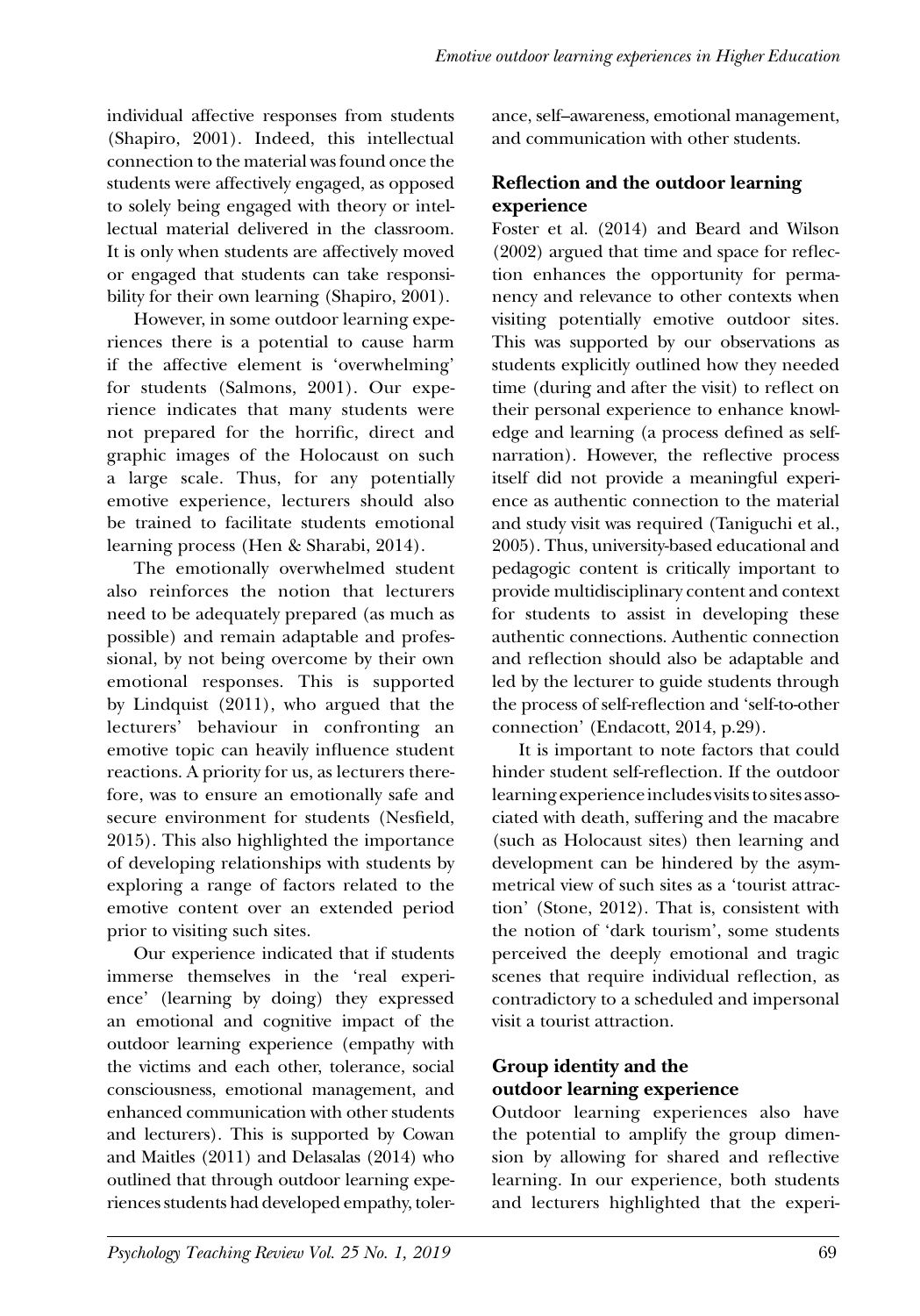ence consolidated the student group as well as student-lecturer relationships. A 'group identity' was fostered and sustained via a process of shared emotional experience (beyond any other university experience). Indeed, Banks (2008) found that it was easier for participants to create and foster a 'group identity' via an emotional shared external visit, than after three years of universitybased teaching. Furthermore, Bester et al. (2017) found that outdoor education aids in student retention by providing the opportunity for additional contact between students and academics supporting stronger relationships and an enhanced sense of belonging to the programme. Thus, a practical recommendation is that such learning experiences be planned for first-year undergraduate students to foster and promote community building early in the degree.

An important factor in supporting group learning (among students and lecturers) was the availability (and spontaneity) of all participants to share opinions and emotions in informal situations before and after the outdoor learning experience (Hoffman, 2009). This could include social events such as lunch and dinners on the trip (perceived as important for group consolidation and cohesion).

## **Recommendation for practice**

The paper has briefly presented key issues and themes that influenced the development of emotive outdoor learning experiences in a university context. The recommendations below are based on personal observations and published evidence and include a need to:

- understand the need to merge and adapt pedagogy by incorporating a multi-disciplinary perspective (in the example provided social psychology, sociology, history);
- support outdoor educational experiences with relevant pedagogic content before, during and after the visit;
- consider complexity when teaching and developing the programme (including accounts and images that look to the past and look beyond the immediate environment and/or context);
- engage students and lecturers on an affective level to enhance learning;
- manage the affective element of the student experience (as much as possible) allowing students to be open to intellectual debate and engagement (Lazar et al., 2009; Lindquist, 2007; Salmons, 2001; Simpson 2012).

Finally, as the evidence is limited in examining the impact of emotive outdoor learning experiences in HE, more well-designed and peer reviewed research in this arena is required.

#### **Conclusion**

There is limited evidence on the impact of emotive outdoor learning experiences in HE on students' learning and development. Our experience indicates that visiting emotive outdoor sites (in our case Holocaust-related sites) is a positive and potentially transformative experience for undergraduate students and lecturers by fostering an emotional connection to the classroom-based content. This connection of outdoor learning experience to classroom content needs a multidisciplinary focus, by incorporating a diverse range of perspectives (such as psychological, sociological, political, and historical content) contexts and mediums to facilitate reflection and authenticity.

#### **Authors**

**Dr Peter Leadbetter, Dr Anna Bussu & Dr Michael Richards,** Edge Hill University

#### **Correspondence**

#### **Dr Peter Leadbetter,**

Faculty of Health and Social Care, Edge Hill University, St Helens Road, Ormskirk, Lancashire, L39 4QP Tel: (01695) 650717 Email: leadbetp@edgehill.ac.uk

## **Acknowledgement**

The research was funded by Edge Hill University Research Investment Fund (RIF).